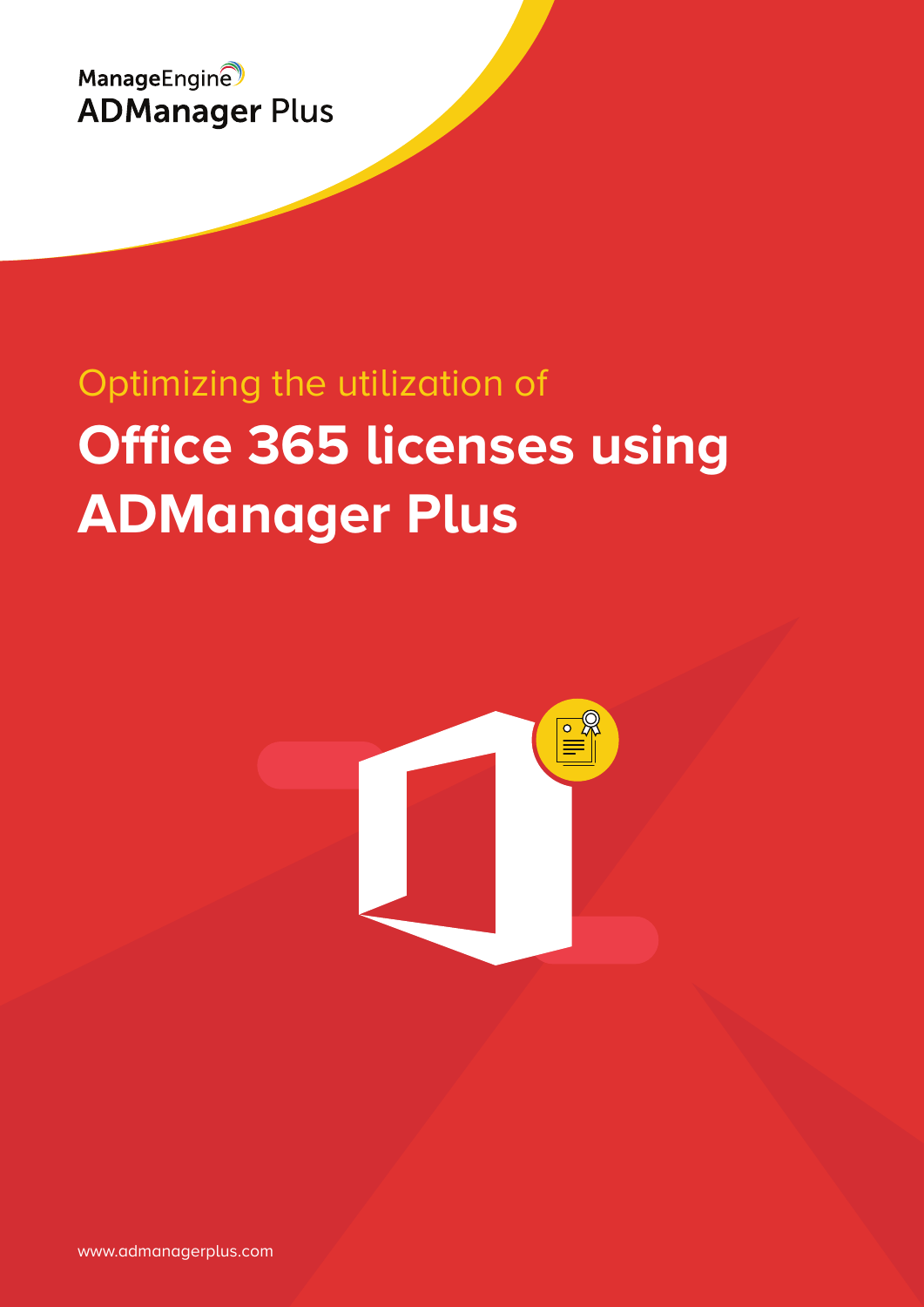## **The challenge**

Office 365 is a helpful tool used by enterprises around the world, but where it really falls short is the Office 365 Administrative Center. The native tools for monitoring Office 365 activity offer very little data, which makes it difficult to gain any insight into your Office 365 and Exchange Online applications.

A critical aspect of Office 365 management is license optimization. When you migrate to the Office 365 platform, you purchase licenses based on an estimate of your business needs. Over time, users and groups change in your environment: employees quit, licenses are kept unused by some departments, accounts are disabled, and more. If you're not reassigning licenses as employees leave your organization, you may end up purchasing more licenses than you need. Unfortunately, Office 365's administrative center fails to provide the required details for effective license management, and PowerShell scripts only further complicate the situation.

## **The solution**

To optimize Office 365 license utilization, you need a reporting tool that can help you reclaim inactive licenses. You need detailed information on the active users, inactive users, users who have not logged in, and more. You also need to know who the existing licensed and unlicensed users are, how many license units are assigned and unassigned, and so on. With this information, you can optimize license utilization in your organization by removing licenses from inactive users, reassigning freed licenses, assigning unused licenses, and more. ADManager Plus fulfils all these requirements.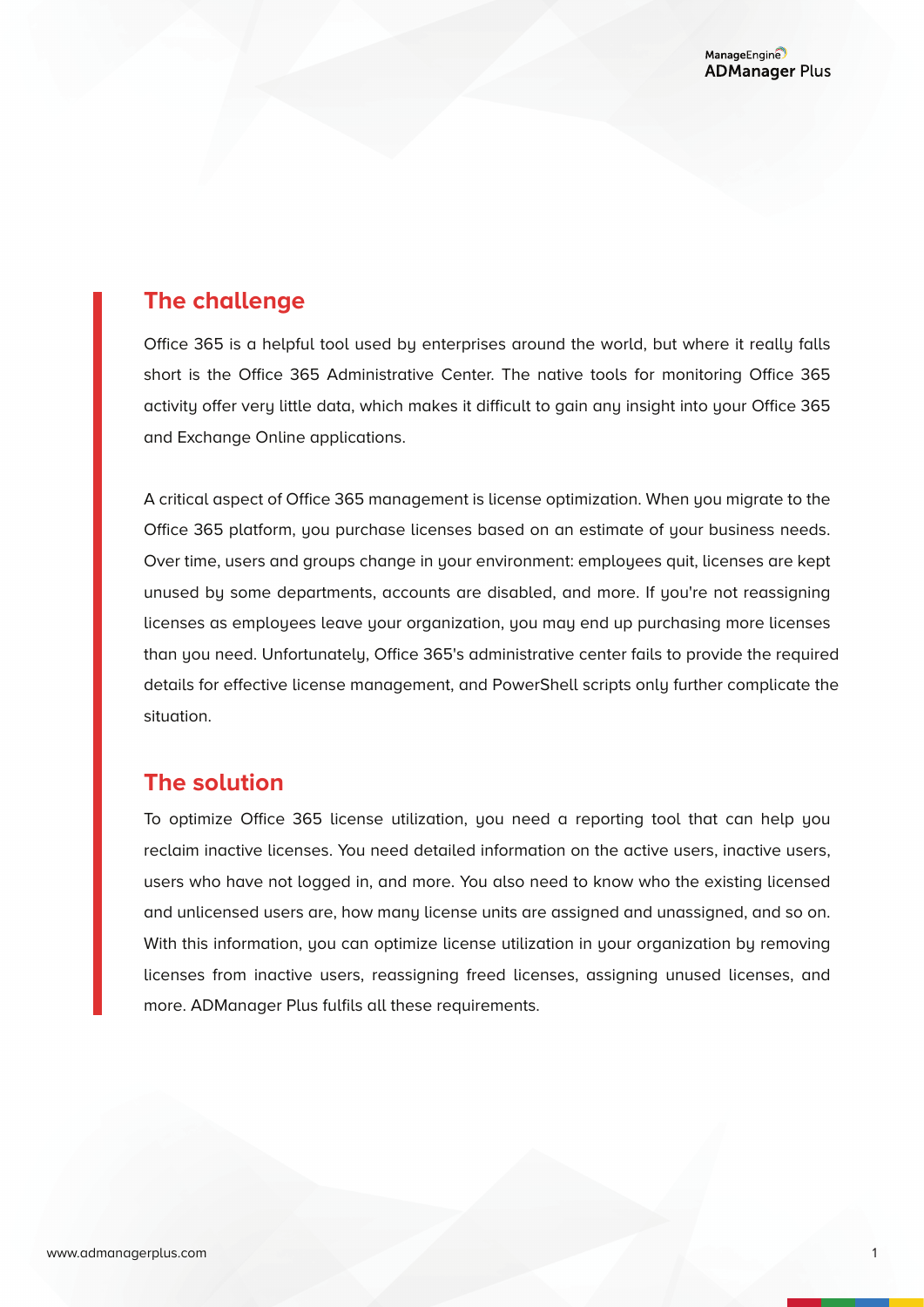## **How ADManager Plus works**

ADManager Plus is a comprehensive Office 365 reporting tool that provides the following information:

#### **Office 365 User Reports**

View details regarding all Office 365 users, inactive users, never logged on users, and more. These reports offer insight into which users have what licenses, what the services available to each of them are, who the inactive users are, who has never logged on, and much more. This helps you figure out the current utilization of licenses in your organization so you can take action if licenses are unused or assigned to users who no longer use them.

| Home                          | AD Mgmt    | Office 365<br><b>AD Reports</b>                | Workflow<br><b>AD Delegation</b> | Automation | Admin | Support | Domain Settings   AD Explorer |
|-------------------------------|------------|------------------------------------------------|----------------------------------|------------|-------|---------|-------------------------------|
| Ē¢                            | ه ٍا       | $Group -$<br>License $\sim$<br>User $\sqrt{ }$ |                                  |            |       |         |                               |
| Reports                       | Management | <b>User Reports</b>                            |                                  |            |       |         | Schedule Reports              |
| Search                        |            | Office 365 Users                               |                                  |            |       |         |                               |
|                               |            | <b>Inactive Users</b>                          | Last Logon                       |            |       |         |                               |
| <b>Azure Active Directory</b> |            | Never Logged On Users                          |                                  |            |       |         |                               |
| <b>User Reports</b>           |            | <b>Litigation Hold Enabled Mailboxes</b>       |                                  |            |       |         |                               |
| <b>Group Reports</b>          |            | <b>ActiveSync Enabled Users</b>                |                                  |            |       |         |                               |
| <b>Licensed Reports</b>       |            |                                                |                                  |            |       |         |                               |

#### **Office 365 License Reports**

See details on all the Office 365 licenses in your organization as well as licensed and unlicensed users. Using the **Licensed Users** report, you can find out whether licenses and services have been correctly assigned to users. The **Unlicensed Users** report helps you easily see who needs a license so you can accurately plan your purchase of additional licenses. You can also discover details about unused licenses as well as see estimates on your organization's supply, demand, and utilization statistics for licenses using the **License Details** report.

| Home                                        | AD Mgmt    | Office 365<br>AD Reports                                                   | AD Delegation  | Workflow | Automation | Admin | Support | Domain Settings   AD Explorer |
|---------------------------------------------|------------|----------------------------------------------------------------------------|----------------|----------|------------|-------|---------|-------------------------------|
| Ē¢                                          | خما        | $Group -$<br>User $-$                                                      | License $\sim$ |          |            |       |         |                               |
| Reports                                     | Management | <b>Licensed Reports</b>                                                    |                |          |            |       |         | Schedule Reports              |
| Search<br><b>Azure Active Directory</b>     | $\circ$    | <b>Licensed Users</b><br><b>Unlicensed Users</b><br><b>License Details</b> |                |          |            |       |         |                               |
| <b>User Reports</b><br><b>Group Reports</b> |            |                                                                            |                |          |            |       |         |                               |
| <b>Licensed Reports</b>                     |            |                                                                            |                |          |            |       |         |                               |

With ADManager Plus' Office 365 reporting feature you can schedule when you'd like reports to be automatically generated. These reports can be saved in a specific format, stored in a desired location, or sent via email.